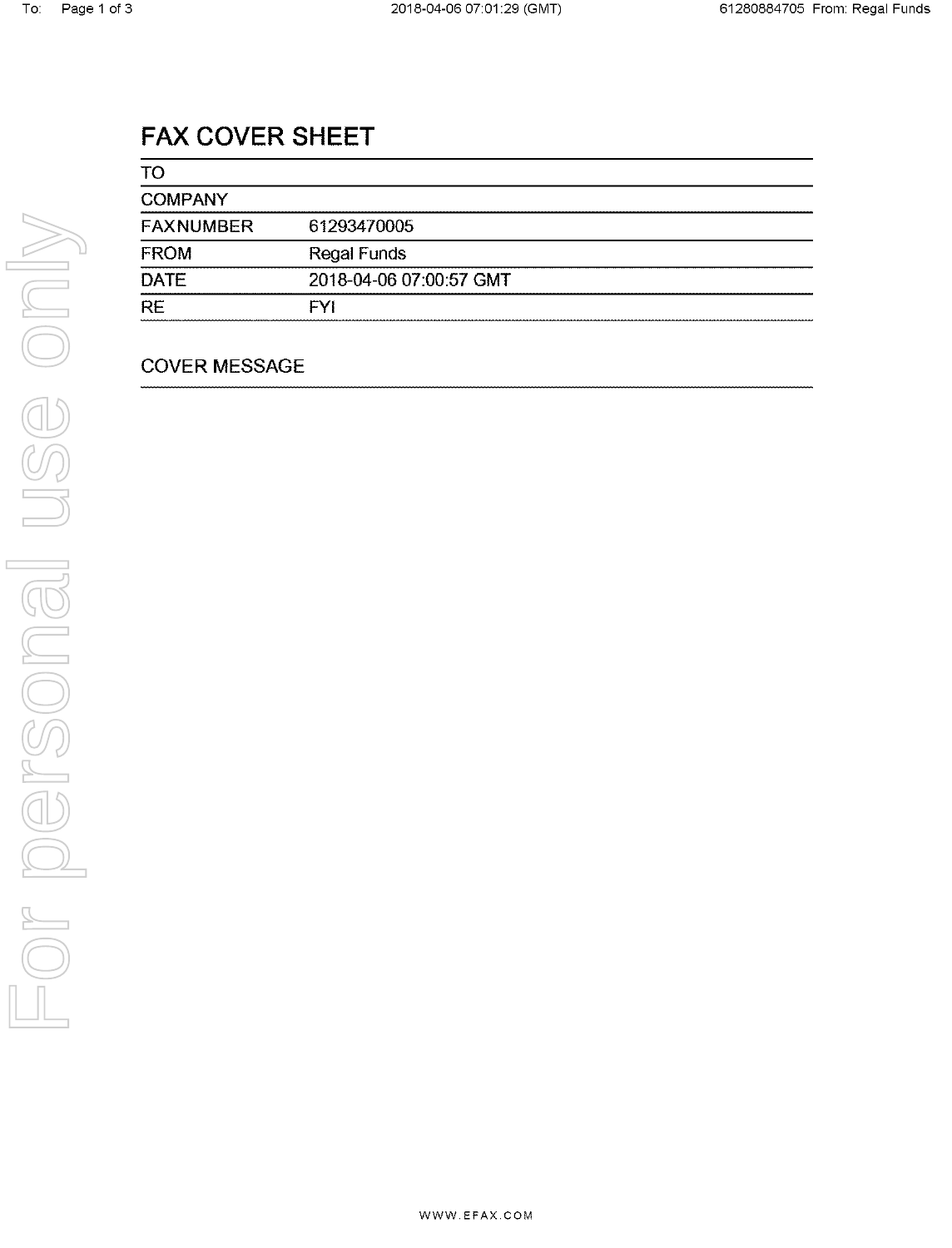604 page 1/2 15 July 2001

## Form 604

Corporations Act 2001 Section 671B

## Notice of change of interests of substantial holder

|      | To Company Name/Scheme                                                                                                                                  | FYI RESOURCES LIMITED (FYI)                           |
|------|---------------------------------------------------------------------------------------------------------------------------------------------------------|-------------------------------------------------------|
|      | <b>ACN/ARSN</b>                                                                                                                                         | 061 289 218                                           |
| Name | 1. Details of substantial holder(1)<br>ACN/ARSN (if applicable)                                                                                         | Regal Funds Management Pty Limited                    |
|      | There was a change in the Interests of the<br>substantial holder on<br>The previous notice was given to the company on<br>The previous notice was dated | 107 576 821<br>05/04/2018<br>23/02/2018<br>21/02/2018 |

### 2. Previous and present voting power

The total number of votes attached to all the voting shares in the company or voting interests in the scheme that the substantial holder or an associate (2) had a relevant interest (3) in when last required, and when now required, to give a substantial holding notice to the company or scheme, are as follows:

| Class of securities (4) | Previous notice |                  | Fresent notice |                  |
|-------------------------|-----------------|------------------|----------------|------------------|
|                         | Person's votes  | Voting power (5) | Person's votes | Voting power (5) |
| Ordinary                | 16,717,944      | $10.53\%$        | 23.874.676     | 12.89%           |
|                         |                 |                  |                |                  |

### 3. Changes in relevant interests

Particulars of each change in, or change in the nature of, a relevant interest of the substantial holder or an associate in voting securities of the company or scheme, since the substantial holder was last required to give a substantial holding notice to the company or scheme are as follows:

| Date of<br>change | Person whose<br>relevant interest<br>changed | Nature of<br>change (6) | Consideratio<br>n aiven in<br>relation to<br>change (7) | Class and<br>number of<br>securities<br>affected | Person's votes<br>affected |
|-------------------|----------------------------------------------|-------------------------|---------------------------------------------------------|--------------------------------------------------|----------------------------|
|                   | See Annexure 1                               |                         |                                                         |                                                  |                            |

#### Present relevant interests  $\frac{1}{2}$

Particulars of each relevant interest of the substantial holder in voting securities after the change are as follows:

| Holder of relevant<br>interest                   | Registered holder<br>of securities         | Person entitled to be<br>registered as holder (8) | Nature of<br>relevant interest<br>$ 6\rangle$ | Class and<br>number of<br>securities | Person's votes |
|--------------------------------------------------|--------------------------------------------|---------------------------------------------------|-----------------------------------------------|--------------------------------------|----------------|
| MERRILL LYNCH<br><b>INTERNATIONAL</b><br>LIMITED | MERRILL LYNCH<br>(AUS)<br>NOMINEES PTY LTD | MERRILL LYNCR<br>HNTERNATIONAL LIMITED            | HOLDER OF SHARES                              | 23,874,676<br>  Ordinary 0           | 23, 874, 675   |